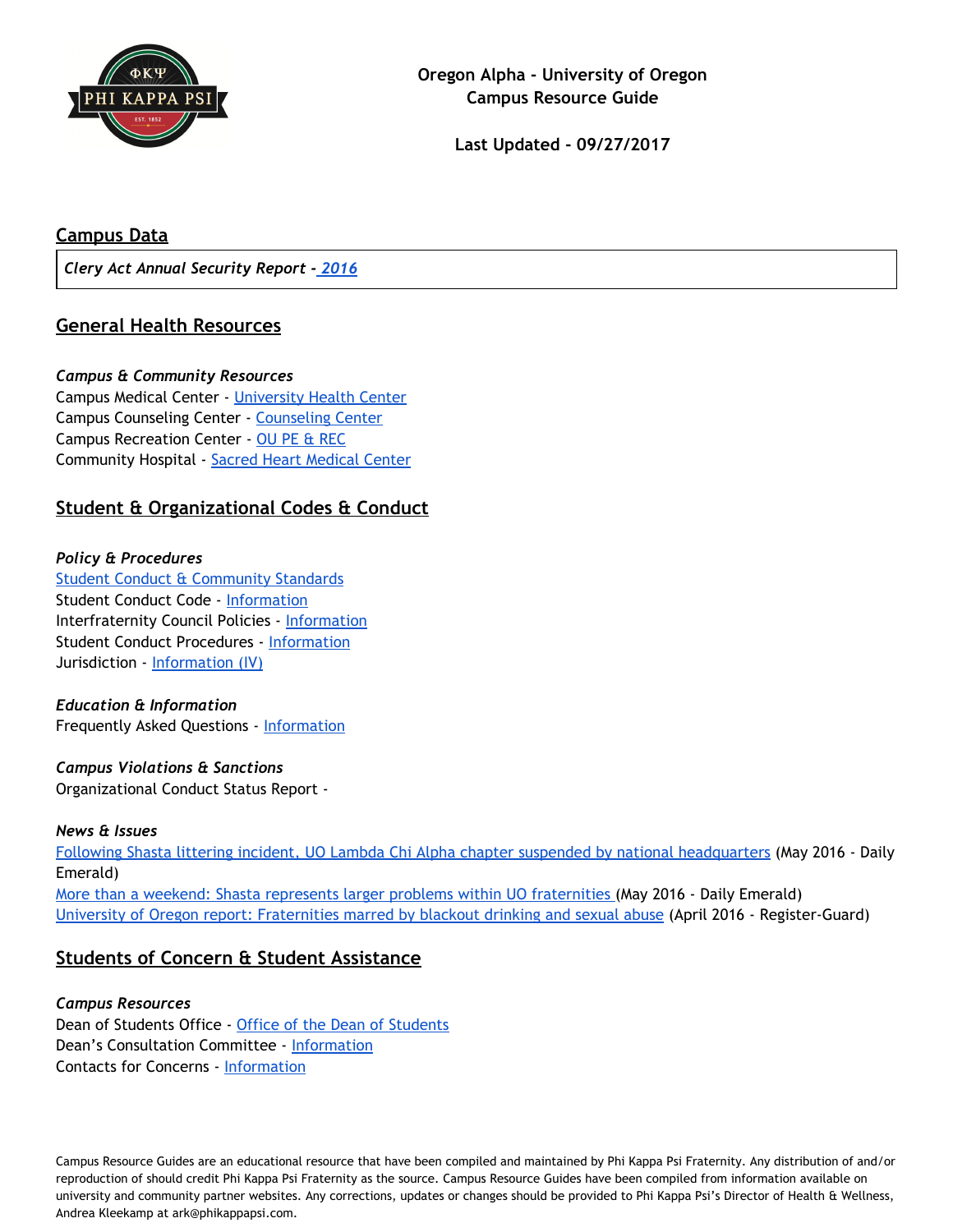

**Last Updated - 09/27/2017**

## **Sexual Health, Sexual Violence Prevention & Reporting**

*Policy & Procedures* Title IX Reporting & Investigation - Office of the Dean of [Students](http://dos.uoregon.edu/sexual-misconduct) Title IX Conduct Process - Office of the Dean of [Students](http://dos.uoregon.edu/sexual-misconduct) Policy Prohibiting Sexual Harassment - [Information](https://safe.uoregon.edu/sexual-assault) Mandatory Training (Consent & Respect - 3rd Millenium) - [Information](http://dos.uoregon.edu/prevention-course)

### *Education & Information*

Sexual Violence [Prevention](https://dos.uoregon.edu/svpe) & Education Sexual Health & Sexual Violence Prevention Presentations - [University](https://healthcenter.uoregon.edu/Services/SexualHealthServices.aspx) Health Center and Sexual Violence [Prevention](https://studentlife.uoregon.edu/svpe/educationandtraining) & [Education](https://studentlife.uoregon.edu/svpe/educationandtraining) (Dean of Students) HIV/STI Testing - [University](http://health.uoregon.edu/sexualhealth) Health Center Definition of Consent - [Information](http://policies.uoregon.edu/vol-3-administration-student-affairs/ch-1-conduct/student-conduct-code) (II)

*Campus & Community Resources* Help for Victims & [Survivors](https://safe.uoregon.edu/) Local Rape Crisis Center - Sexual Assault Support [Services](http://sass-lane.org/) (SASS) Local Domestic Violence Center - [Womenspace](http://womenspaceinc.org/)

#### *News & Issues*

Former [Basketball](http://www.opb.org/news/article/dominic-artis-damyean-dotson-sue-oregon-ducks-sexual-assault/) Players Accused Of Sexual Assault Sue UO (March 2016 - OPB) University of Oregon settles lawsuit over sex assault [allegations](http://america.aljazeera.com/articles/2015/8/5/university-of-oregon-settles-lawsuit-over-sexual-assault-allegations.html) (August 2015 - Al Jazeera) University of Oregon urged to scale back [fraternities,](http://www.reuters.com/article/us-usa-education-sexassaults-idUSKCN0IC2O720141023) sororities (October 2014 - Reuters)

## **Alcohol & Other Drugs**

*Policy & Procedures* Campus Policy - Student [Conduct](http://policies.uoregon.edu/vol-3-administration-student-affairs/ch-1-conduct/student-conduct-code) Code Council Policy - [Interfraternity](http://oregonfsl.orgsync.com/Councils) Council Constitution & Bylaws Mandatory Alcohol Education (3rd Millennium - Alcohol Wise) - [Information](http://dos.uoregon.edu/prevention-course) Amnesty Policy - [Information](https://studentlife.uoregon.edu/alcohol) Parent Notification Policy - Eugene Ordinance on Unruly Gatherings - [Information](https://www.eugene-or.gov/2373/Party-Safe-Party-Responsibly)

*Campus & Community Resources* Alcohol & Other Drugs Presentations - Office of the Dean of [Students](http://dos.uoregon.edu/aod) [Collegiate](http://recovery.uoregon.edu/) Recovery Center Safe Transportation -

*News & Issues* Phi Delta Theta [suspended](http://www.dailyemerald.com/2015/12/02/phi-delta-theta-banned-from-university-of-oregon/) from University of Oregon (December 2015 - Daily Emerald)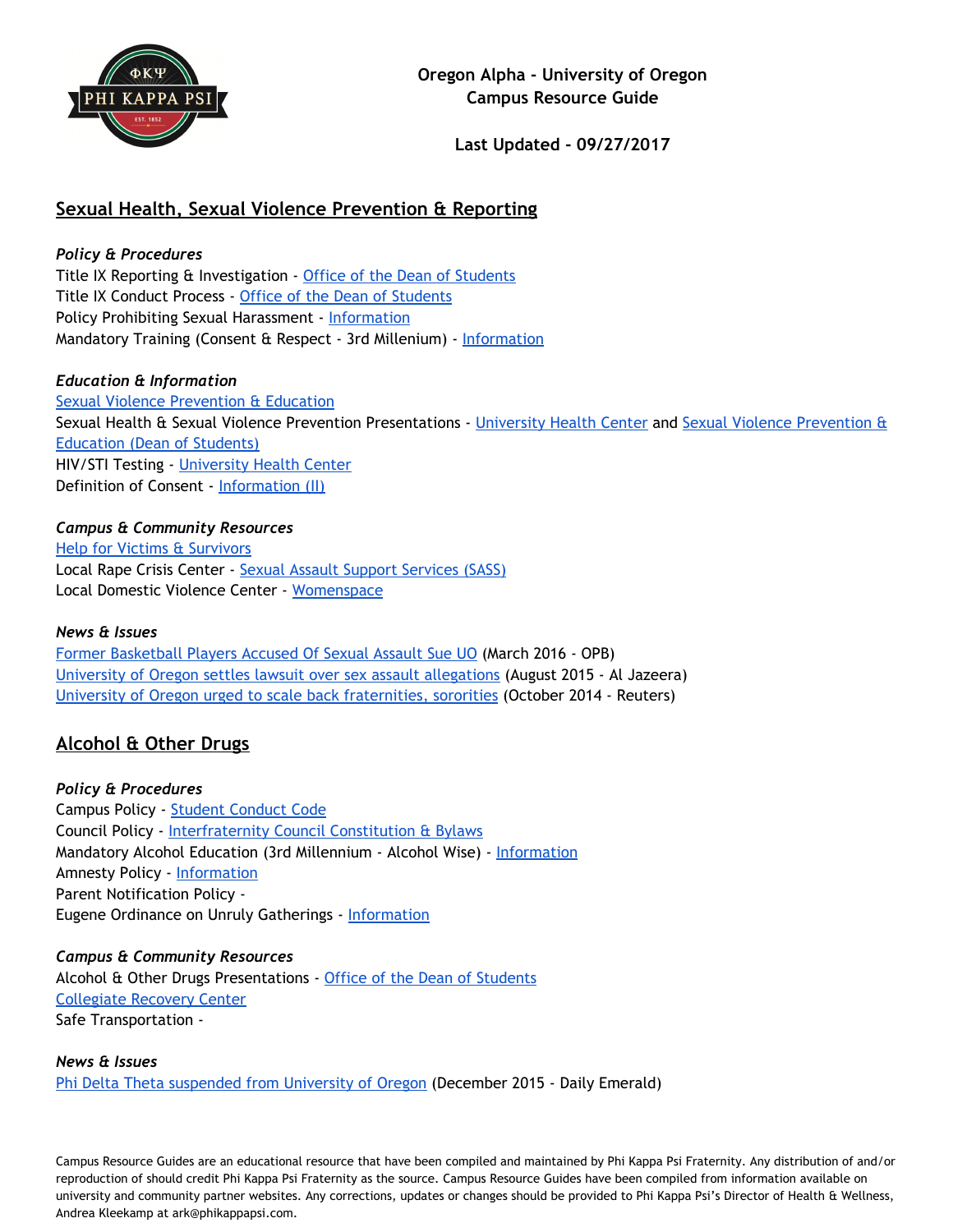

**Last Updated - 09/27/2017**

# **Crime & Safety**

*Campus & Community Resources*

Campus Police - University of Oregon Police [Department](http://police.uoregon.edu/) City Police - City of [Eugene](https://www.eugene-or.gov/162/Police) Police County Police - Lane [County](http://www.lanecounty.org/Departments/Sheriff/Pages/default.aspx) Sheriff Fire Department - Eugene [Springfield](https://www.eugene-or.gov/120/Fire-and-Emergency-Medical-Services) Fire Campus Legal Assistance - ASUO Student Legal [Services](http://asuolegal.org/)

*Campus Crime & Alerts* Campus Alerts - UO [Alerts](http://alerts.uoregon.edu/) Clery Act Annual Security Report - [2016](http://police.uoregon.edu/annual-report) Current Crime and Fire Statistics - [Campus](http://police.uoregon.edu/content/campus-daily-crime-log) Daily Crime Log

*News & Issues* UO student [charged](https://www.dailyemerald.com/2016/09/30/uo-student-charged-with-two-counts-of-assault/) with two counts of assault (September 2016 - Daily Emerald)

# **Hazing**

*Policy & Procedures* University Policy - Student [Conduct](http://policies.uoregon.edu/vol-3-administration-student-affairs/ch-1-conduct/student-conduct-code) Code (II) Council Policy - [Interfraternity](http://oregonfsl.orgsync.com/Councils) Council Constitution & Bylaws State Policy - [Oregon](http://www.oregonlaws.org/ors/163.197) Hazing Laws

### *News & Issues* UO fraternity [disbanded](http://www.kezi.com/news/372059372.html) after reports of hazing (March 2016 - KEZI)

# **Weapons On-Campus/Concealed Carry Information**

## *Policy & Procedures*

State of Oregon Concealed Handgun Licensing - [Information](https://www.co.benton.or.us/sheriff/page/concealed-handgun-license) Weapons on Campus (Possession, Carry or Use) - [Information](http://police.uoregon.edu/weapons-policy)

## **Academic Resources & Support**

*Policy & Procedures* Academic Calendar - [Information](https://registrar.uoregon.edu/calendars/academic/five-year) Withdrawing from Classes - [Information](http://registrar.uoregon.edu/current-students/registering-for-classes) Student Emergencies - [Information](http://dos.uoregon.edu/help)

## *Campus Resources*

[Accessible](http://aec.uoregon.edu/) Education Center [University](http://tlc.uoregon.edu/) Teaching & Learning Center